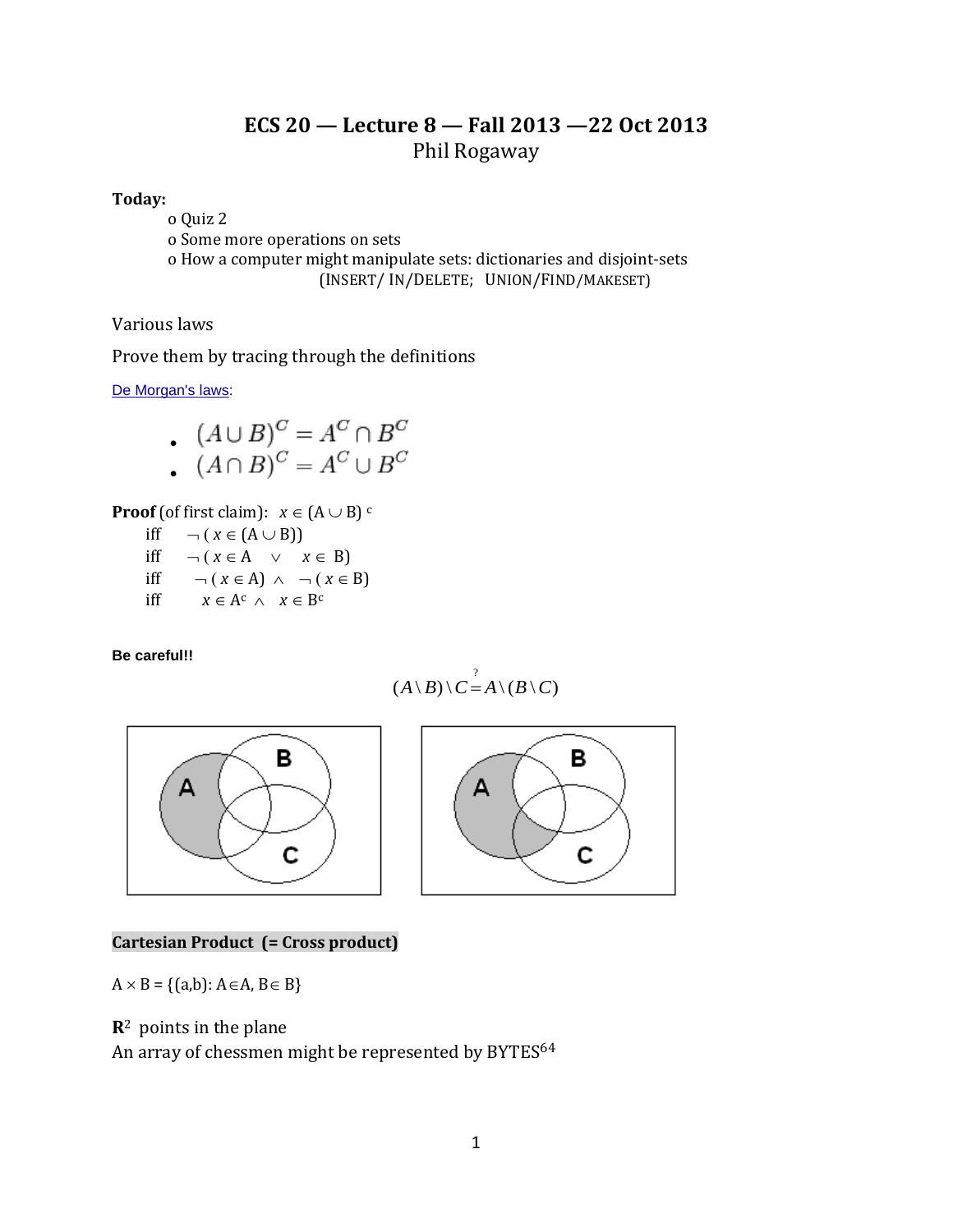# **Unordered Product**

 $A & B = \{ \{a,b\}: A \in A, B \in B \}$  // when I learned graph theory -- never saw it since!

# **Power Set**

 $P$  – Power set operator, unary operator (takes 1 input).  $P(x)$  is the "set of

 all subsets of x"  $\mathcal{P}(X) = \{A : A \subseteq X\}$ 

Example:  $X = \{a, b, c\}$ Example:

Variant notation:  $P(X) = 2^X$ 

Notation is suggestive of size – For *X* finite,  $|\mathcal{P}(X)| = 2^{|X|}$ 

# **Dictionary ADT**

and its realization with a list and with a hash table

Want to be able to **Insert** items into a dictionary and to **Lookup** if an item is already in the dictionary. (Sometimes want to be able to **Delete** an item, too.) For concreteness, think of the items we are inserting as strings.

Example: discover how many distinct words are in a book.

Implementation

- 1) A **list** of words, each one appearing at most once.
- 2) A **hash table**.

Explain how each works.

Show how to modify the hash table to do a frequency count.

## **Representing a collection of sets in a computers**

A different game – we are going to maintain a collection of **disjoint sets**. We want to be able to figure out if two things are in the same set, or in different sets. For example, each point in the set might represent a person and when we learn that person one and person two know one another – maybe one calls or emails the other – then we combine them. Each set then represents people that know one another through **some path** of knowing.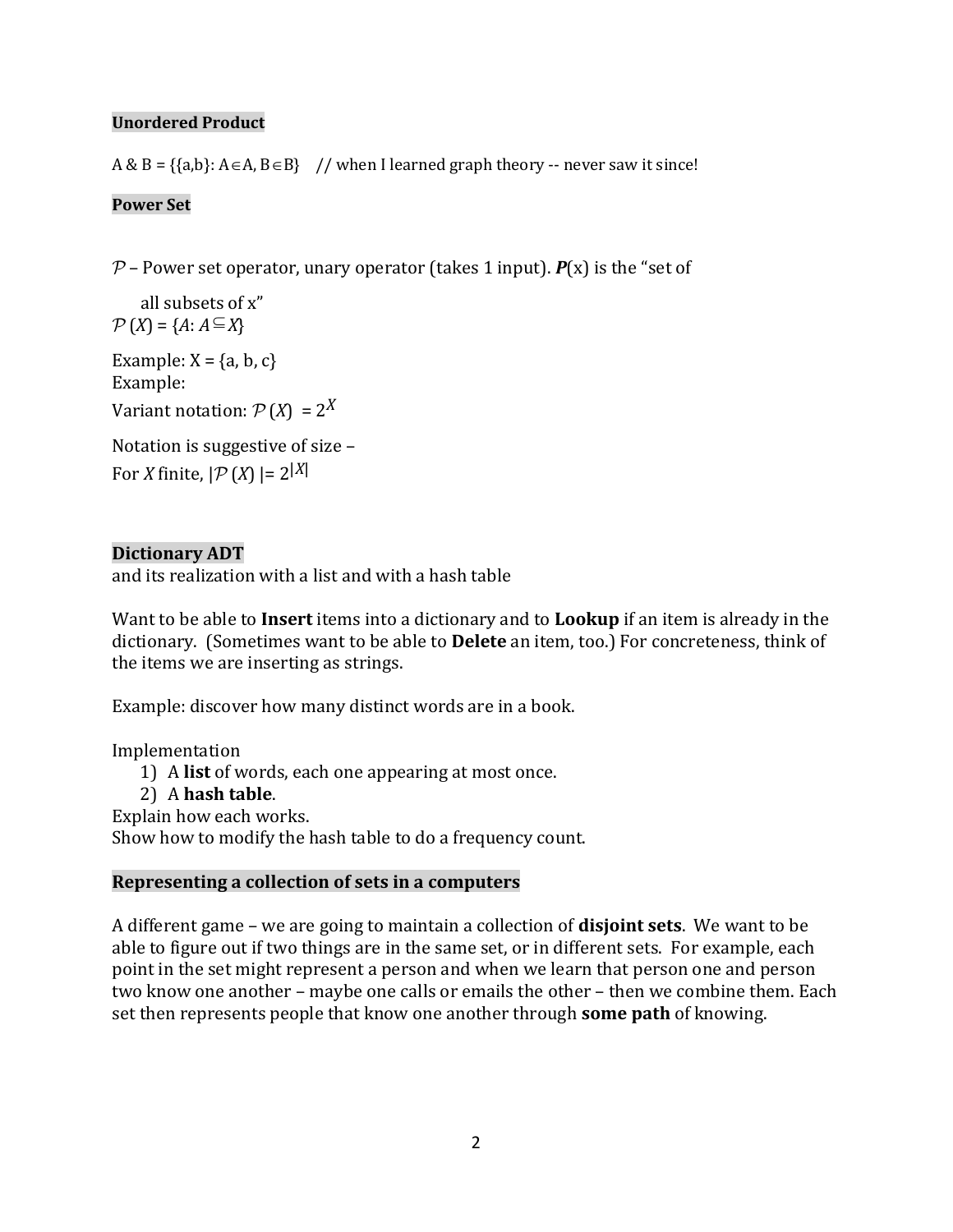

More interesting applications will come later, when we do graph theory. You want to realize

- **find**(x) return a *canonical name* for the unique set containing *x*. x and y are in the same set iff find $(x)$ =find $(y)$
- **union(x,y) merge the sets containing x and y.**

 **makeset** (x) create a set containing the element x. Return a canonical name for it Naïve implementation: list of elements

```
Smarter – "union/find data structure"
Union by rank
Collapsing find.
Any sequence of n operations takes n \alpha(n) time, for an incredibly slows growing
function \alpha(n). [Omit big-O because not yet introduced]
```
Tarjan (1975)

```
function MakeSet(x)
      x.parent := x
     x.rank := 0function Union(x, y)
     xRoot := Find(x)yRoot := Find(y) if xRoot == yRoot
          return
      // x and y are not already in same set. Merge them.
      if xRoot.rank < yRoot.rank
          xRoot.parent := yRoot
      else if xRoot.rank > yRoot.rank
          yRoot.parent := xRoot
      else
          yRoot.parent := xRoot
```